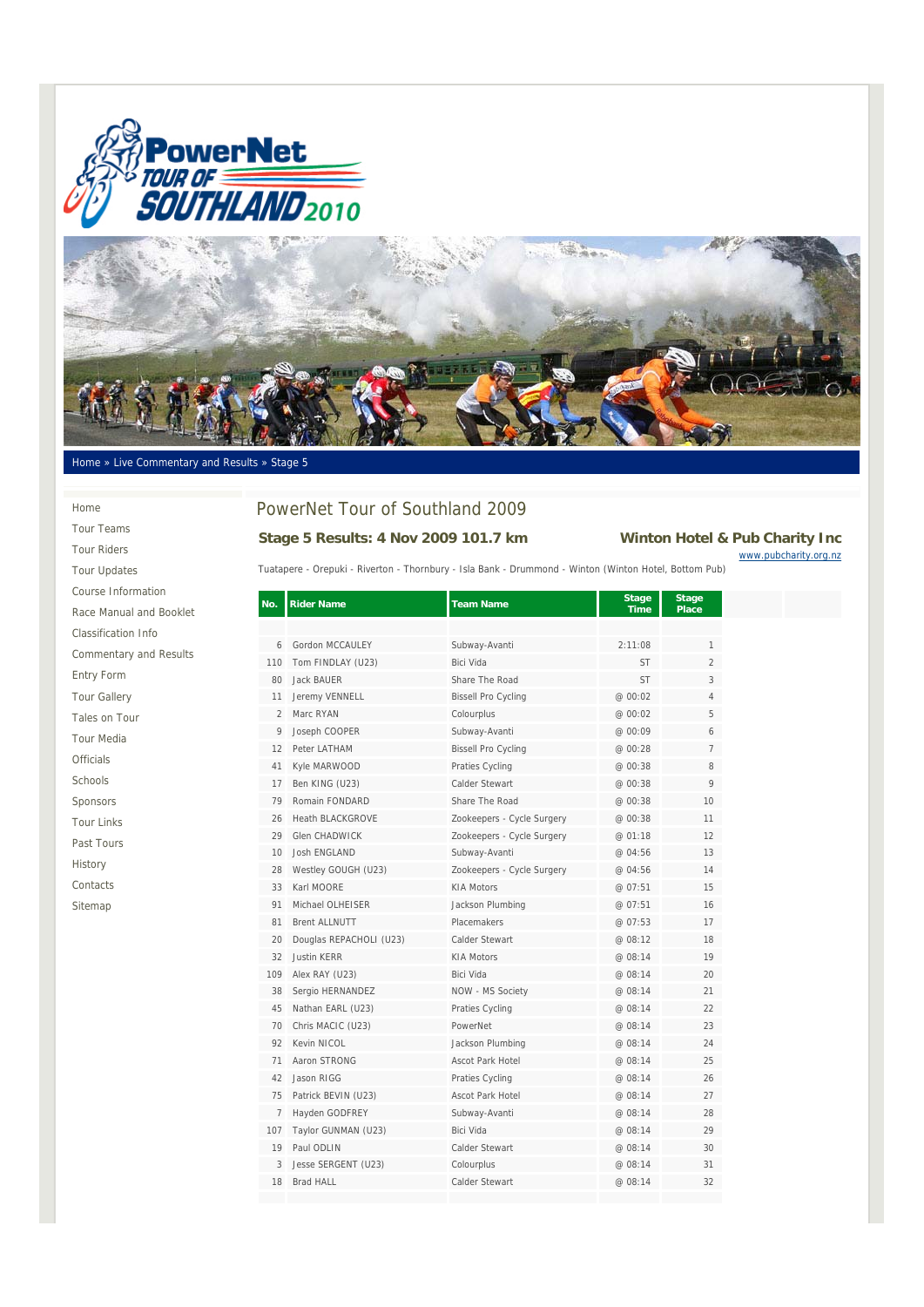| 104 | Michael VINK (U23)    | The Southland Times                        | @ 08:14   | 33 |
|-----|-----------------------|--------------------------------------------|-----------|----|
| 51  | Daniel BARRY (U23)    | Benchmark Homes                            | @ 08:14   | 34 |
| 108 | Carl WILLIAMS         | Bici Vida                                  | @ 08:14   | 35 |
| 47  | James IBRAHIM         | <b>Titans Race Team</b>                    | @ 08:14   | 36 |
| 61  | Jeremy YATES          | <b>Team Enterprise</b>                     | @ 08:14   | 37 |
| 111 | Mike HENTON           | Southern Institute of Technolo             | gy@ 08:14 | 38 |
| 44  | Joshua CHUGG          | Praties Cycling                            | @ 08:14   | 39 |
| 54  | Leon HEXTALL (U23)    | Benchmark Homes                            | @ 08:14   | 40 |
| 4   | Logan HUTCHINGS       | Colourplus                                 | @ 08:14   | 41 |
| 56  | <b>Blair MARTIN</b>   | <b>Creation Signs</b>                      | @ 08:14   | 42 |
| 34  | Shem ROGER (U23)      | <b>KIA Motors</b>                          | @ 08:14   | 43 |
| 16  | Mark LANGLANDS        | Calder Stewart                             | @ 08:14   | 44 |
| 88  | Alex MCGREGOR (U23)   | Sycamore Print                             | @ 08:14   | 45 |
| 93  | <b>Greg KRAUSE</b>    | Jackson Plumbing                           | @ 08:14   | 46 |
| 84  | Jason BARLOW          | <b>Placemakers</b>                         | @ 08:14   | 47 |
| 35  | George BENNETT (U23)  | <b>KIA Motors</b>                          | @ 08:14   | 48 |
| 72  | Wade MANGHAM (U23)    | Ascot Park Hotel                           | @ 08:14   | 49 |
| 15  | Cody O'REILLY         | <b>Bissell Pro Cycling</b>                 | @ 08:14   | 50 |
| 101 | Matt MARSHALL (U23)   | The Southland Times                        | @ 08:14   | 51 |
| 21  | Floyd LANDIS          | Cyclingnzshop.com - Bio Sport              | @ 08:14   | 52 |
| 14  | Omer KEM              | <b>Bissell Pro Cycling</b>                 | @ 08:14   | 53 |
| 53  | James MCCOY (U23)     | <b>Benchmark Homes</b>                     | @ 08:14   | 54 |
| 73  | Mike NORTHEY          | <b>Ascot Park Hotel</b>                    | @ 08:14   | 55 |
| 68  | Mathew GORTFR         | PowerNet                                   | @ 08:14   | 56 |
| 76  | Karl MURRAY           | Share The Road                             | @ 08:14   | 57 |
| 121 | Jonathon ATKINSON     | <b>Energy Smart</b>                        | @ 08:14   | 58 |
| 8   | Eric DROWER           | Subway-Avanti                              | @ 08:14   | 59 |
| 31  | Robin REID            | <b>KIA Motors</b>                          | @ 08:14   | 60 |
| 74  | Brad CARTER (U23)     | Ascot Park Hotel                           | @ 08:14   | 61 |
| 86  | Kevin O'DONNELL       | Sycamore Print                             | @ 08:14   | 62 |
| 105 | Sam STEELE (U23)      | The Southland Times                        | @ 08:14   | 63 |
| 27  | Sam BEWLEY            | Zookeepers - Cycle Surgery                 | @ 08:29   | 64 |
| 115 | Simon BROWN           | Southern Institute of Technolo             | gy@ 08:31 | 65 |
| 57  | David EVANS           | <b>Creation Signs</b>                      | @ 08:43   | 66 |
| 25  | Jamie WHYTE           | Cyclingnzshop.com - Bio Sport              | @ 08:43   | 67 |
| 23  | Nick LOVEGROVE        | Cyclingnzshop.com - Bio Sport              | @ 08:51   | 68 |
| 22  | Nico DE JONG          | Cyclingnzshop.com - Bio Sport              | @ 08:51   | 69 |
| 65  | Josh BROWN (U23)      | Team Enterprise                            | @ 08:51   | 70 |
| 90  | Sheldon GORTER (U23)  | Sycamore Print                             | @ 09:00   | 71 |
| 59  | David TREACEY         | <b>Creation Signs</b>                      | @ 09:59   | 72 |
| 60  | Hayden KEGG           | <b>Creation Signs</b>                      | @ 09:59   | 73 |
| 77  | Matt GILBERT          | Share The Road                             | @ 13:28   | 74 |
| 30  | Hamish BOND           | Zookeepers - Cycle Surgery                 | @ 14:09   | 75 |
| 95  | Stefan ROTHE          | Jackson Plumbing                           | @ 14:09   | 76 |
| 85  | Logan CALDER          | Placemakers                                | @ 14:49   | 77 |
| 40  | Corey FARRELL (U23)   | NOW - MS Society                           | @ 14:52   | 78 |
| 100 | David AYRE            | Winton's Middle Pub                        | @ 21:23   | 79 |
| 123 | Andy HAGAN            | <b>Energy Smart</b>                        | @ 21:23   | 80 |
| 113 | Matt HINTON           | Southern Institute of Technolo             | gy@ 24:54 | 81 |
| 120 | Simon CROOM           | South West Helicopters                     | @ 24:54   | 82 |
| 46  | Samuel WHITMITZ       | <b>Titans Race Team</b>                    | @ 24:54   | 83 |
| 63  | William ALEXANDER     | Team Enterprise                            | @ 24:54   | 84 |
| 122 | Lee EVANS (U23)       | <b>Energy Smart</b>                        | @ 24:54   | 85 |
| 48  | Latham CROFT          | <b>Titans Race Team</b>                    | @ 24:54   | 86 |
| 118 | Andrew BALLANTYNE     | South West Helicopters                     | @ 24:54   | 87 |
| 58  | Alex MALONE           | <b>Creation Signs</b>                      | @ 24:54   | 88 |
| 102 | Hamish PRESBURY (U23) | The Southland Times                        | @ 24:54   | 89 |
| 125 | Johno GEE             |                                            | @ 24:54   | 90 |
| 24  | Jeremy MEECH          | <b>Energy Smart</b>                        | @ 24:54   | 91 |
| 106 | Scott WILDER          | Cyclingnzshop.com - Bio Sport<br>Bici Vida | @ 24:54   | 92 |
| 55  | Matt SILLARS          | Benchmark Homes                            | @ 24:54   | 93 |
| 64  | Alasdair DEMPSEY      |                                            | @ 24:54   | 94 |
|     |                       | <b>Team Enterprise</b>                     |           |    |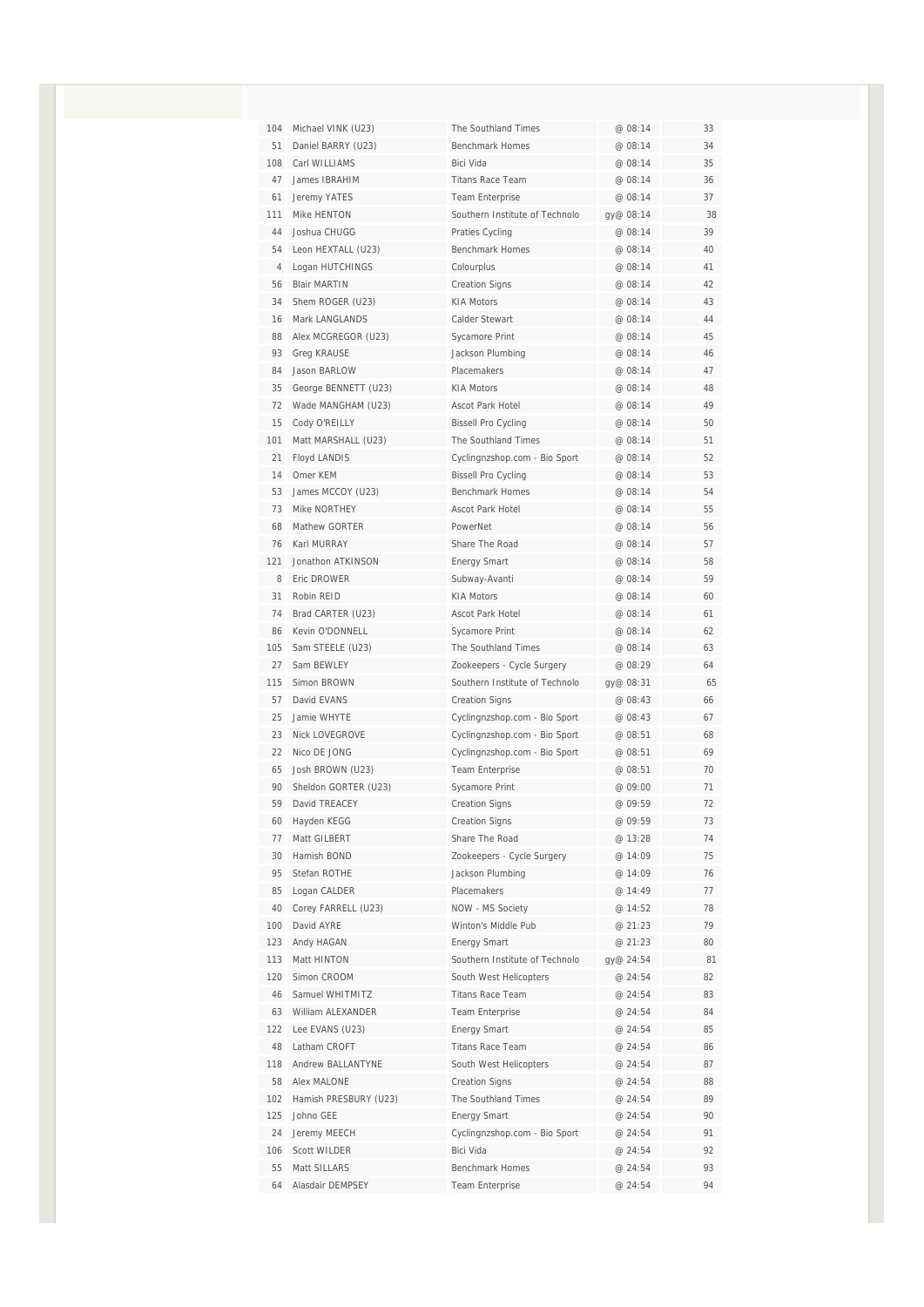**Web Design by Flatout © 2009 Tour of** 

| 117 | Travis KANF           | South West Helicopters | @24:54     | 95           |
|-----|-----------------------|------------------------|------------|--------------|
| 89  | Rod WEINBERG          | Sycamore Print         | @ 24:54    | 96           |
| 124 | Chris KFNDALL         | <b>Energy Smart</b>    | @24:54     | 97           |
| 62  | Michael TORCKLER      | <b>Team Enterprise</b> | @ 24:54    | 98           |
| 98  | Thomas HUBBARD (U23)  | Winton's Middle Pub    | @24:54     | 99           |
| 67  | Russell GILL          | PowerNet               | @ 24:54    | 100          |
| 66  | Michael STALLARD      | PowerNet               | @24:54     | 101          |
| 82  | Logan MORT (U23)      | Placemakers            | @ 24:54    | 102          |
| 87  | Kieran HAMBROOK (U23) | <b>Sycamore Print</b>  | <b>DNF</b> | $\mathbf{0}$ |
| 5   | Reon PARK             | Colourplus             | <b>DNS</b> | $\Omega$     |
| 116 | Logan EDGAR (U23)     | South West Helicopters | <b>DNS</b> | $\Omega$     |
|     |                       |                        |            |              |

Live data provided by PowerNet Limited. Results data generated from SportCalc (www.sportcalc.co.nz)

# **PowerNet General Classification (After stage 5)**

| No.            | <b>Rider Name</b>       | <b>Team Name</b>              | G C<br><b>Time</b> | G C<br>Place   | <b>Bonus</b> | Penalty |
|----------------|-------------------------|-------------------------------|--------------------|----------------|--------------|---------|
|                |                         |                               |                    |                |              |         |
| 80             | <b>Jack BAUER</b>       | Share The Road                | 10:51:26           | 1              | 00:08        |         |
| $\overline{2}$ | Marc RYAN               | Colourplus                    | @ 00:14            | $\overline{2}$ |              |         |
| 11             | Jeremy VENNELL          | <b>Bissell Pro Cycling</b>    | @ 00:19            | 3              |              |         |
| 26             | <b>Heath BLACKGROVE</b> | Zookeepers - Cycle Surgery    | @ 00:26            | 4              | 00:04        |         |
| 6              | Gordon MCCAULEY         | Subway-Avanti                 | @ 00:56            | 5              | 00:06        |         |
| 110            | Tom FINDLAY (U23)       | Bici Vida                     | @ 01:10            | 6              | 00:04        |         |
| 79             | Romain FONDARD          | Share The Road                | @ 01:13            | $\overline{7}$ | 00:03        |         |
| 12             | Peter LATHAM            | <b>Bissell Pro Cycling</b>    | @ 01:18            | 8              |              |         |
| 29             | Glen CHADWICK           | Zookeepers - Cycle Surgery    | @ 01:57            | 9              |              |         |
| 9              | Joseph COOPER           | Subway-Avanti                 | @ 03:15            | 10             |              |         |
| 17             | Ben KING (U23)          | Calder Stewart                | @ 03:16            | 11             |              |         |
| 28             | Westley GOUGH (U23)     | Zookeepers - Cycle Surgery    | @ 07:59            | 12             |              |         |
| 68             | Mathew GORTER           | PowerNet                      | @ 08:46            | 13             | 00:02        |         |
| 104            | Michael VINK (U23)      | The Southland Times           | @ 08:54            | 14             | 00:02        |         |
| 3              | Jesse SERGENT (U23)     | Colourplus                    | @ 09:06            | 15             |              |         |
| 33             | Karl MOORE              | <b>KIA Motors</b>             | @ 09:09            | 16             |              |         |
| 35             | George BENNETT (U23)    | <b>KIA Motors</b>             | @ 09:20            | 17             |              |         |
| 75             | Patrick BEVIN (U23)     | <b>Ascot Park Hotel</b>       | @ 09:28            | 18             | 00:09        |         |
| 71             | Aaron STRONG            | <b>Ascot Park Hotel</b>       | @ 09:29            | 19             |              |         |
| 56             | <b>Blair MARTIN</b>     | <b>Creation Signs</b>         | @ 09:33            | 20             |              |         |
| 45             | Nathan EARL (U23)       | Praties Cycling               | @ 09:35            | 21             |              |         |
| 91             | Michael OLHEISER        | Jackson Plumbing              | @ 09:36            | 22             |              |         |
| 51             | Daniel BARRY (U23)      | <b>Benchmark Homes</b>        | @ 09:47            | 23             |              |         |
| 27             | Sam BEWLEY              | Zookeepers - Cycle Surgery    | @ 09:50            | 24             |              |         |
| 18             | <b>Brad HALL</b>        | Calder Stewart                | @ 09:52            | 25             |              |         |
| 34             | Shem ROGER (U23)        | <b>KIA Motors</b>             | @ 09:59            | 26             |              |         |
| 7              | Hayden GODFREY          | Subway-Avanti                 | @ 10:03            | 27             |              |         |
| 101            | Matt MARSHALL (U23)     | The Southland Times           | @ 10:03            | 28             |              |         |
| 61             | Jeremy YATES            | Team Enterprise               | @ 10:22            | 29             |              |         |
| 32             | <b>Justin KERR</b>      | <b>KIA Motors</b>             | @ 10:35            | 30             |              |         |
| 8              | Eric DROWER             | Subway-Avanti                 | @ 10:40            | 31             |              |         |
| 20             | Douglas REPACHOLI (U23) | Calder Stewart                | @ 10:51            | 32             |              |         |
| 109            | Alex RAY (U23)          | <b>Bici Vida</b>              | @ 10:53            | 33             |              |         |
| 81             | <b>Brent ALLNUTT</b>    | Placemakers                   | @ 10:54            | 34             |              |         |
| 10             | Josh ENGLAND            | Subway-Avanti                 | @ 11:04            | 35             | 00:06        |         |
| 21             | Floyd LANDIS            | Cyclingnzshop.com - Bio Sport | @ 11:18            | 36             |              |         |
| 19             | Paul ODLIN              | Calder Stewart                | @ 11:23            | 37             | 00:06        |         |
| 38             | Sergio HERNANDEZ        | NOW - MS Society              | @ 11:33            | 38             |              |         |
| 47             | James IBRAHIM           | <b>Titans Race Team</b>       | @ 11:37            | 39             |              |         |
| 73             | Mike NORTHEY            | Ascot Park Hotel              | @ 11:39            | 40             |              |         |
| 107            | Taylor GUNMAN (U23)     | Bici Vida                     | @ 11:43            | 41             |              |         |
| 72             | Wade MANGHAM (U23)      | Ascot Park Hotel              | @ 11:43            | 42             | 00:04        |         |
| 15             | Cody O'REILLY           | <b>Bissell Pro Cycling</b>    | @ 11:49            | 43             | 00:07        |         |
| 44             | Joshua CHUGG            | Praties Cycling               | @ 11:54            | 44             |              |         |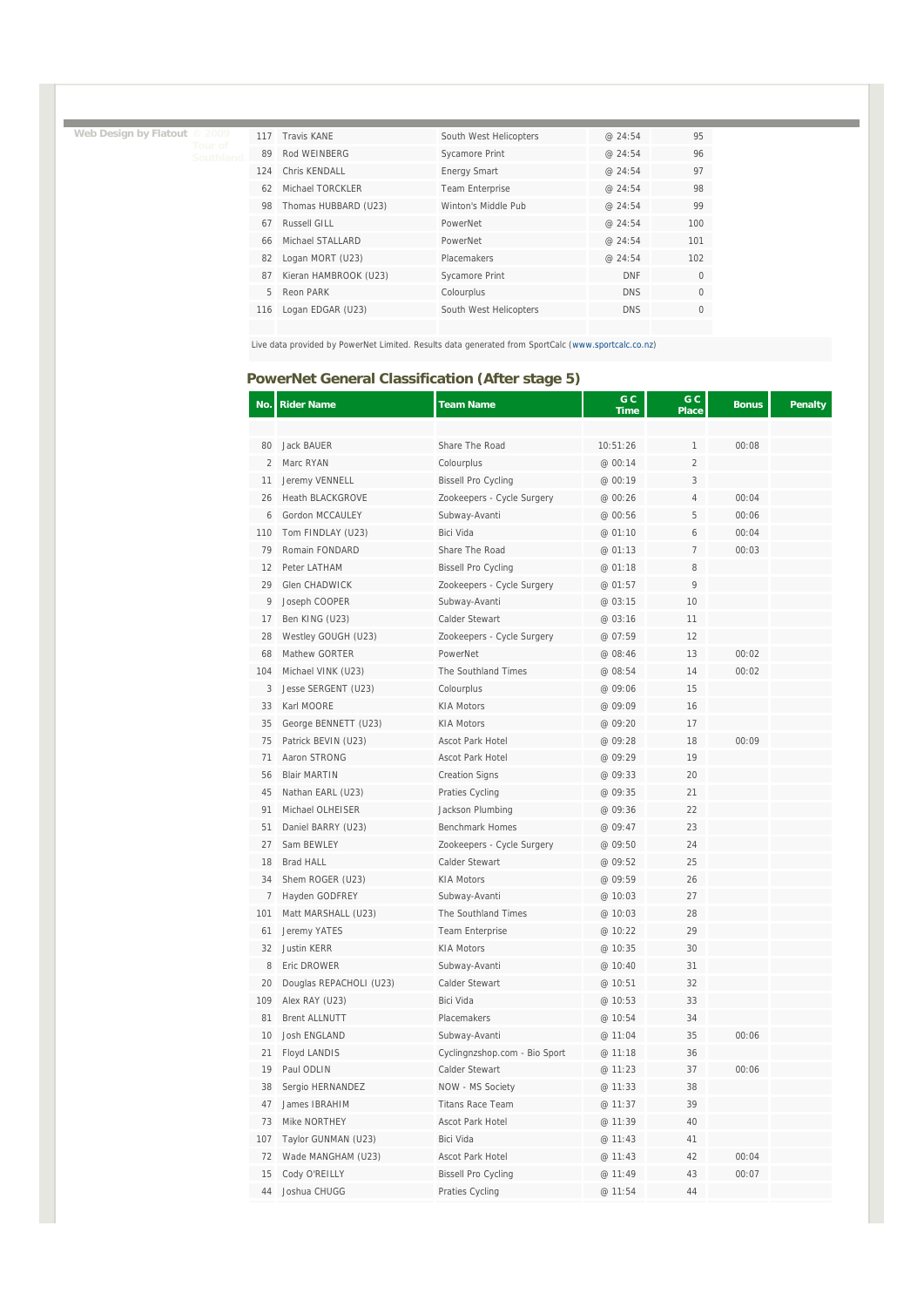| 16 <sup>1</sup>         | Mark LANGLANDS                 | Calder Stewart                       | @ 12:03                  | L.<br>45 | 00:04 |  |
|-------------------------|--------------------------------|--------------------------------------|--------------------------|----------|-------|--|
| 14                      | Omer KFM                       | <b>Bissell Pro Cycling</b>           | @ 12:22                  | 46       |       |  |
| 31                      | Robin REID                     | <b>KIA Motors</b>                    | @ 12:25                  | 47       |       |  |
| 54                      | Leon HEXTALL (U23)             | <b>Benchmark Homes</b>               | @ 12:35                  | 48       |       |  |
| 105                     | Sam STEELE (U23)               | The Southland Times                  | @ 12:39                  | 49       |       |  |
| 22                      | Nico DE JONG                   | Cyclingnzshop.com - Bio Sport        | @ 12:44                  | 50       |       |  |
| 108                     | Carl WILLIAMS                  | Bici Vida                            | @ 12:49                  | 51       |       |  |
| 121                     | Jonathon ATKINSON              | <b>Energy Smart</b>                  | @ 13:03                  | 52       |       |  |
| 70                      | Chris MACIC (U23)              | PowerNet                             | @ 13:58                  | 53       |       |  |
| 93                      | <b>Greg KRAUSE</b>             | Jackson Plumbing                     | @ 14:29                  | 54       |       |  |
| 42                      | Jason RIGG                     | Praties Cycling                      | @ 14:36                  | 55       |       |  |
| 25                      | Jamie WHYTF                    | Cyclingnzshop.com - Bio Sport        | @ 14:39                  | 56       |       |  |
| 76                      | Karl MURRAY                    | Share The Road                       | @ 15:23                  | 57       |       |  |
| 88                      | Alex MCGREGOR (U23)            | Sycamore Print                       | @ 16:12                  | 58       |       |  |
| 57                      | David EVANS                    | <b>Creation Signs</b>                | @ 17:27                  | 59       |       |  |
| 115                     | Simon BROWN                    | Southern Institute of Technolo       | gy@ 17:48                | 60       |       |  |
| 84                      | Jason BARLOW                   | Placemakers                          | @ 18:02                  | 61       |       |  |
| 65                      | Josh BROWN (U23)               | <b>Team Enterprise</b>               | @ 18:19                  | 62       |       |  |
| 53                      | James MCCOY (U23)              | <b>Benchmark Homes</b>               | @ 18:24                  | 63       | 00:04 |  |
| 23                      | <b>Nick LOVEGROVE</b>          | Cyclingnzshop.com - Bio Sport        | @ 18:30                  | 64       |       |  |
| 77                      | Matt GILBERT                   | Share The Road                       | @ 18:53                  | 65       |       |  |
| 4                       | Logan HUTCHINGS                | Colourplus                           | @ 19:21                  | 66       | 00:10 |  |
| 92                      | Kevin NICOL                    | Jackson Plumbing                     | @ 19:25                  | 67       |       |  |
| 95                      | Stefan ROTHE                   | Jackson Plumbing                     | @ 19:59                  | 68       |       |  |
| 90                      | Sheldon GORTER (U23)           | Sycamore Print                       | @ 23:57                  | 69       |       |  |
| 30                      | Hamish BOND                    | Zookeepers - Cycle Surgery           | @ 25:19                  | 70       |       |  |
| 55                      | Matt SILLARS                   | <b>Benchmark Homes</b>               | @ 28:44                  | 71       |       |  |
| 123                     | Andy HAGAN                     | <b>Energy Smart</b>                  | @ 30:11                  | 72       |       |  |
| 62                      | Michael TORCKLER               | Team Enterprise                      | @ 30:36                  | 73       |       |  |
| 59                      | David TREACEY                  | <b>Creation Signs</b>                | @ 30:40                  | 74       |       |  |
| 64                      | Alasdair DEMPSEY               | Team Enterprise                      | @ 35:48                  | 75       |       |  |
| 102                     | Hamish PRESBURY (U23)          | The Southland Times                  | @ 36:08                  | 76       |       |  |
| 40                      | Corey FARRELL (U23)            | NOW - MS Society                     | @ 37:40                  | 77       |       |  |
| 111                     | Mike HENTON                    | Southern Institute of Technolo       | gy@ 37:59                | 78       |       |  |
| 106                     | <b>Scott WILDER</b>            | <b>Bici Vida</b>                     | @ 38:44                  | 79       |       |  |
| 74                      | Brad CARTER (U23)              | <b>Ascot Park Hotel</b>              | @ 41:04                  | 80       |       |  |
| 120                     | Simon CROOM                    | South West Helicopters               | @ 42:06                  | 81       |       |  |
| 60                      | Hayden KEGG                    | <b>Creation Signs</b>                | @ 42:11                  | 82       |       |  |
| 86                      | Kevin O'DONNELL                | Sycamore Print                       | @ 43:34                  | 83       |       |  |
| 67                      | Russell GILL                   | PowerNet                             | @ 45:22                  | 84       |       |  |
| 58                      | Alex MALONE                    | <b>Creation Signs</b>                | @ 45:30                  | 85       |       |  |
| 113                     | Matt HINTON                    | Southern Institute of Technolo       | gy@ 47:15                | 86       |       |  |
| 82                      | Logan MORT (U23)               | Placemakers                          | @ 47:49                  | 87       |       |  |
| 41                      | Kyle MARWOOD                   | Praties Cycling                      | @ 49:02                  | 88       | 00:02 |  |
| 100                     | David AYRE                     | Winton's Middle Pub                  | @ 49:16                  | 89       |       |  |
| 46                      | Samuel WHITMITZ                | <b>Titans Race Team</b>              | @ 53:44                  | 90       | 00:02 |  |
| 66                      | Michael STALLARD               | PowerNet                             | @ 55:36                  | 91       |       |  |
|                         |                                | <b>Energy Smart</b>                  |                          | 92       |       |  |
| 122                     | Lee EVANS (U23)                | <b>Titans Race Team</b>              | @ 57:25<br>@ 58:08       |          |       |  |
| 48                      | Latham CROFT                   |                                      |                          | 93       |       |  |
| 98                      | Thomas HUBBARD (U23)           | Winton's Middle Pub                  | @ 58:12                  | 94       |       |  |
| 63                      | William ALEXANDER              | Team Enterprise                      | @ 59:20                  | 95       |       |  |
| 89                      | Rod WEINBERG                   | Sycamore Print                       | @ 59:50                  | 96       |       |  |
| 85                      | Logan CALDER                   | Placemakers                          | @ 59:57                  | 97       |       |  |
| 125                     | Johno GEE                      | <b>Energy Smart</b>                  | @ 1:05:43                | 98       |       |  |
|                         |                                | South West Helicopters               | @ 1:27:41                | 99       |       |  |
|                         | Travis KANE                    |                                      |                          | 100      |       |  |
| 24                      | Jeremy MEECH                   | Cyclingnzshop.com - Bio Sport        | @ 1:37:43                |          |       |  |
|                         | Andrew BALLANTYNE              | South West Helicopters               | @ 1:39:53                | 101      |       |  |
|                         | Chris KENDALL                  | <b>Energy Smart</b>                  | @ 1:41:38                | 102      |       |  |
| 117<br>118<br>124<br>87 | Kieran HAMBROOK (U23)          | Sycamore Print                       | <b>DNF</b>               |          |       |  |
| 5<br>116                | Reon PARK<br>Logan EDGAR (U23) | Colourplus<br>South West Helicopters | <b>DNS</b><br><b>DNS</b> |          |       |  |

Home | Sponsors | Course Information |<br>Commentary and Results | Tour Teams |<br>Classification Info | Tour Riders | Tour<br>Competitions | Tour Media | Schools |<br>Race Manual and Booklet | Officials |<br>Tour Gallery | Tour Links |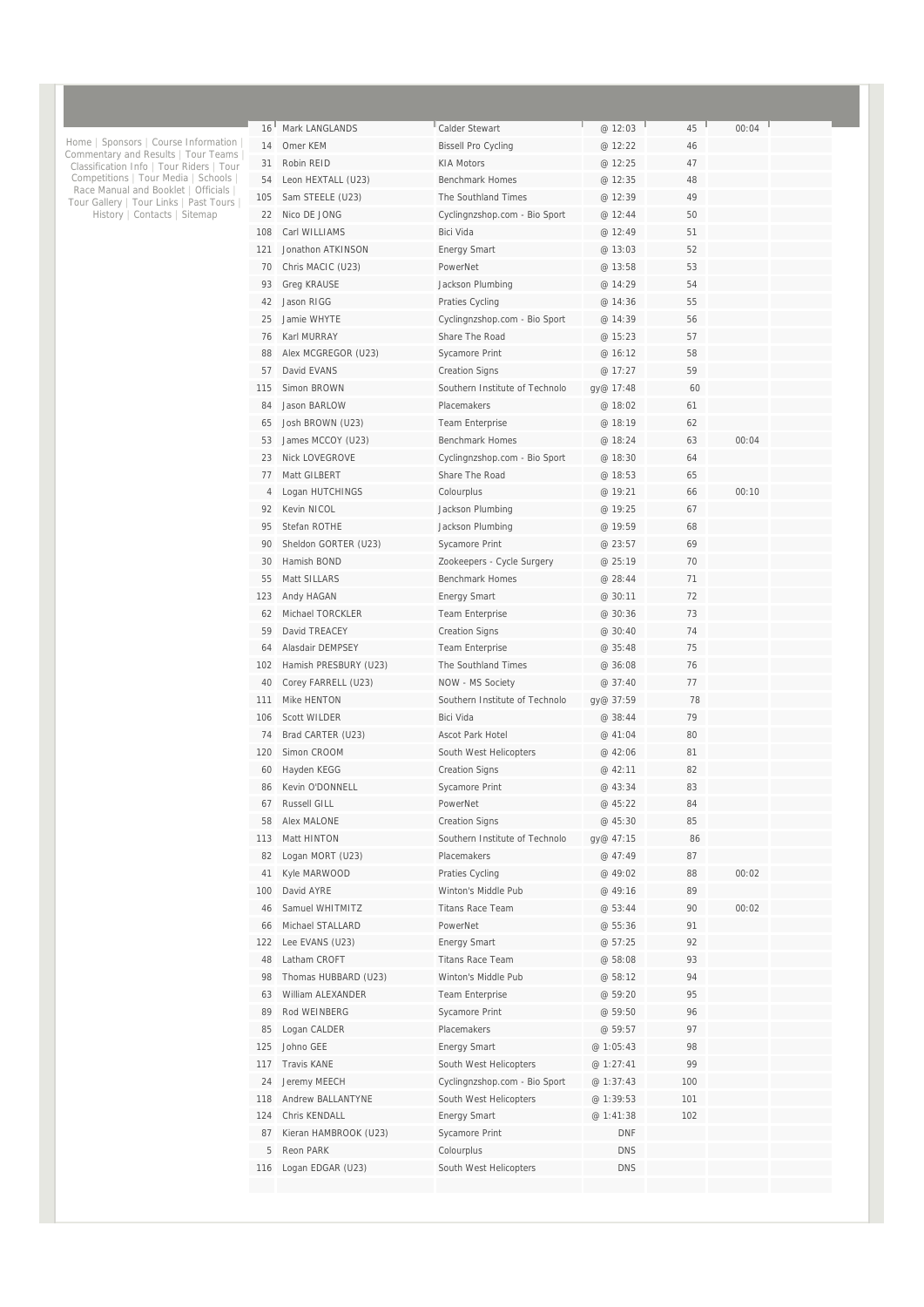Live data provided by PowerNet Limited. Results data generated from SportCalc (www.sportcalc.co.nz)

#### **Teams Classification (After stage 5)**

**Sponsored by WENSLEY'S AVANTI PLUS, INVERCARGILL** 

| <b>Team Name</b>               | <b>GC Time</b> |
|--------------------------------|----------------|
|                                |                |
| Zookeepers - Cycle Surgery     | 32:42:46       |
| Subway-Avanti                  | @ 01:22        |
| <b>Bissell Pro Cycling</b>     | @ 02:07        |
| Share The Road                 | @ 06:10        |
| Colourplus                     | @ 11:27        |
| Calder Stewart                 | @ 15:11        |
| Bici Vida                      | @ 15:22        |
| Praties Cycling                | @ 17:05        |
| <b>KIA Motors</b>              | @ 19:41        |
| Ascot Park Hotel               | @22:02         |
| The Southland Times            | @ 23:10        |
| <b>Benchmark Homes</b>         | @25:54         |
| Cyclingnzshop.com - Bio Sport  | @ 29:24        |
| Jackson Plumbing               | @ 29:25        |
| <b>Creation Signs</b>          | @ 48:30        |
| PowerNet                       | @ 49:25        |
| Team Enterprise                | @ 50:05        |
| Placemakers                    | @ 54:32        |
| Sycamore Print                 | @59:35         |
| <b>Energy Smart</b>            | @ 1:31:52      |
| Southern Institute of Technolo | gy@ 1:34:3     |
| <b>Titans Race Team</b>        | @ 1:54:40      |
| South West Helicopters         | @ 3:03:34      |
|                                |                |

Live data provided by PowerNet Limited. Results data generated from SportCalc (www.sportcalc.co.nz)

# **Sprint Ace Classification (after stage 5)**

#### **Sponsored by HARCOURTS SOUTHLAND No.** Rider Name **Rights Rights Rights Rights Points Rights Points** 75 Patrick Bevin Ascot Park Hotel 45 53 James McCoy Benchmark Homes 30 15 Cody O'Reilly Bissell Pro Cycling 24 41 Kyle Marwood Praties Cycling 24 46 Samuel Whitmitz **Titans Race Team** 21 6 Gordon McCauley Subway-Avanti 16 76 Karl Murray Share The Road 13 13<br>80 Jack Bauer Share The Road 13 16 Mark Langlands **Calder Stewart** 11 17 Ben King **Calder Stewart** 8 79 Romain Fondard Share The Road 8 95 Stefan Rothe **Jackson Plumbing** 7 33 Karl Moore KIA Motors 6 10 Josh England Subway-Avanti 5 18 Brad Hall **Calder Stewart** 5 11 Jeremy Vennell **Bissell Pro Cycling 4** 4 55 Matt Sillars Benchmark Homes 4 109 Alex Ray Bici Vida 4 110 Tom Findlay Bici Vida 4 29 Glen Chadwick 200keepers - Cycle Surgery 3 59 David Treacey Creation Signs 3 71 Aaron Strong Ascot Park Hotel 3 7 Hayden Godfrey Subway-Avanti 2 26 Heath Blackgrove 200keepers - Cycle Surgery 2 28 Westley Gough 200keepers - Cycle Surgery 2 48 Latham Croft **Titans Race Team** 2 66 Michael Stallard PowerNet 2 73 Mike Northey **Ascot Park Hotel** 2